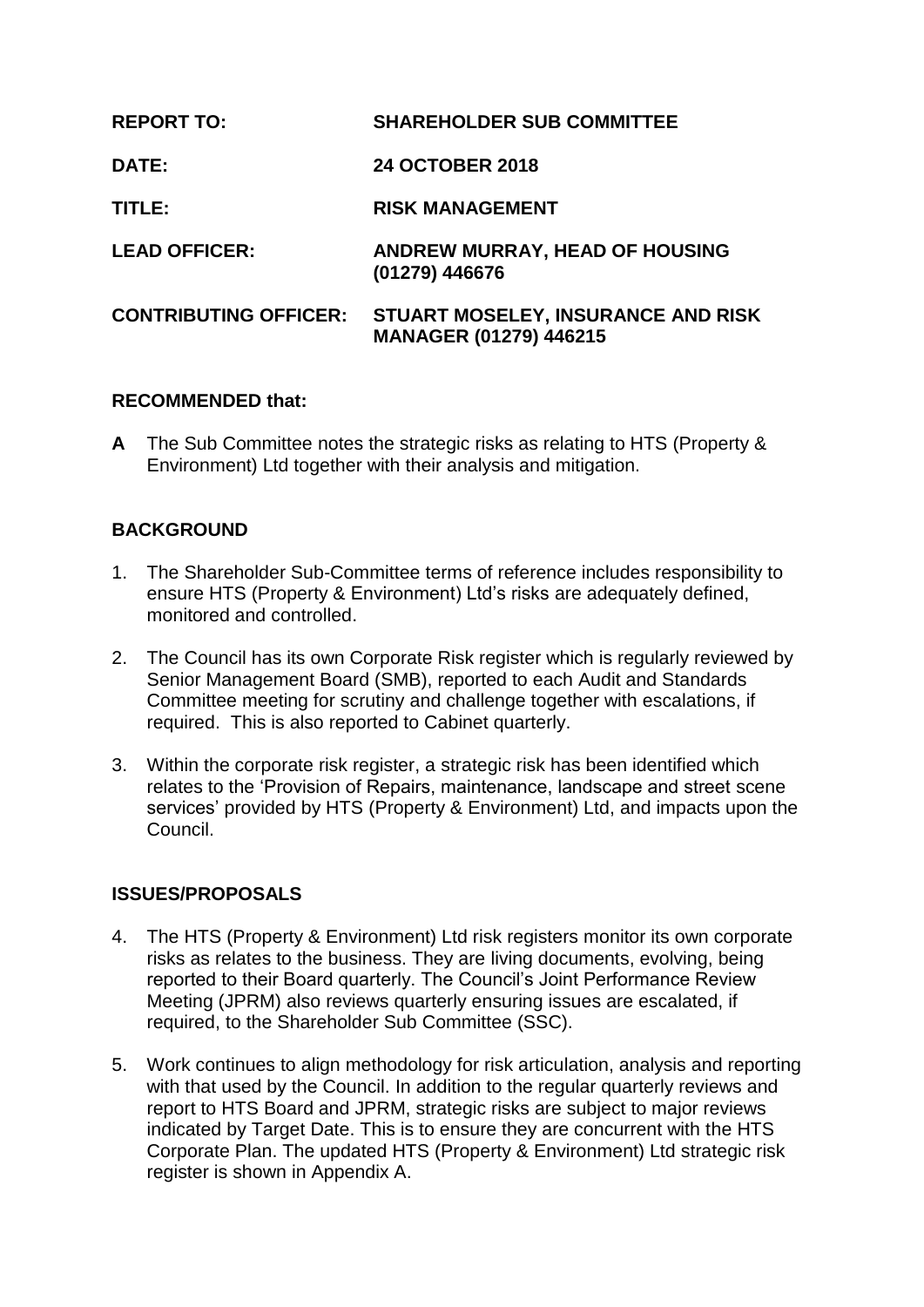- 6. It should be noted there is one risk with a residual risk score of 21 as at September 2018 "Information Governance and Data Compliance". HTS Board members could have personal liability for data breach or non-compliance as noted in the risk impact statement.
- 7. A project group has been established to mirror the actions taken by Harlow Council in order to fully address implications from General Data Protection Regulations (GDPR) which came into force on 25 May 2017. As part of this work, there will be a requirement to vary the Services Agreement between HTS (Property & Environment) Ltd as required to cover GDPR compliance. Progress will be reported regularly to the SSC.

#### **IMPLICATIONS**

### **Place (Includes Sustainability)** None specific. **Author: Jane Greer, Head of Community Wellbeing on behalf of Graeme**

## **Bloomer, Head of Place**

#### **Finance (Includes ICT)**

Under the GDPR regulations penalties/fines can be imposed upon organisations by the Information Commissioners Office (ICO) in cases where in can be demonstrated that the organisation has failed to comply with one or more of the key principles of the GDPR. Fines can be up to €20 million or 4% of global turnover whichever is the greater.

#### **Author: Simon Freeman, Head of Finance**

#### **Housing**

As outline in the report. **Author: Andrew Murray, Head of Housing**

# **Community Wellbeing (Includes Equalities and Social Inclusion)**

None specific. **Author: Jane Greer, Head of Community Wellbeing**

#### **Governance (Includes HR)**

Actions to mitigate the risk if breaching information governance and data compliance are a legal requirement.

**Author: Colleen O'Boyle, Interim Head of Governance**

#### **Appendices**

Appendix A – Strategic Risk Register

#### **Background Papers**

None.